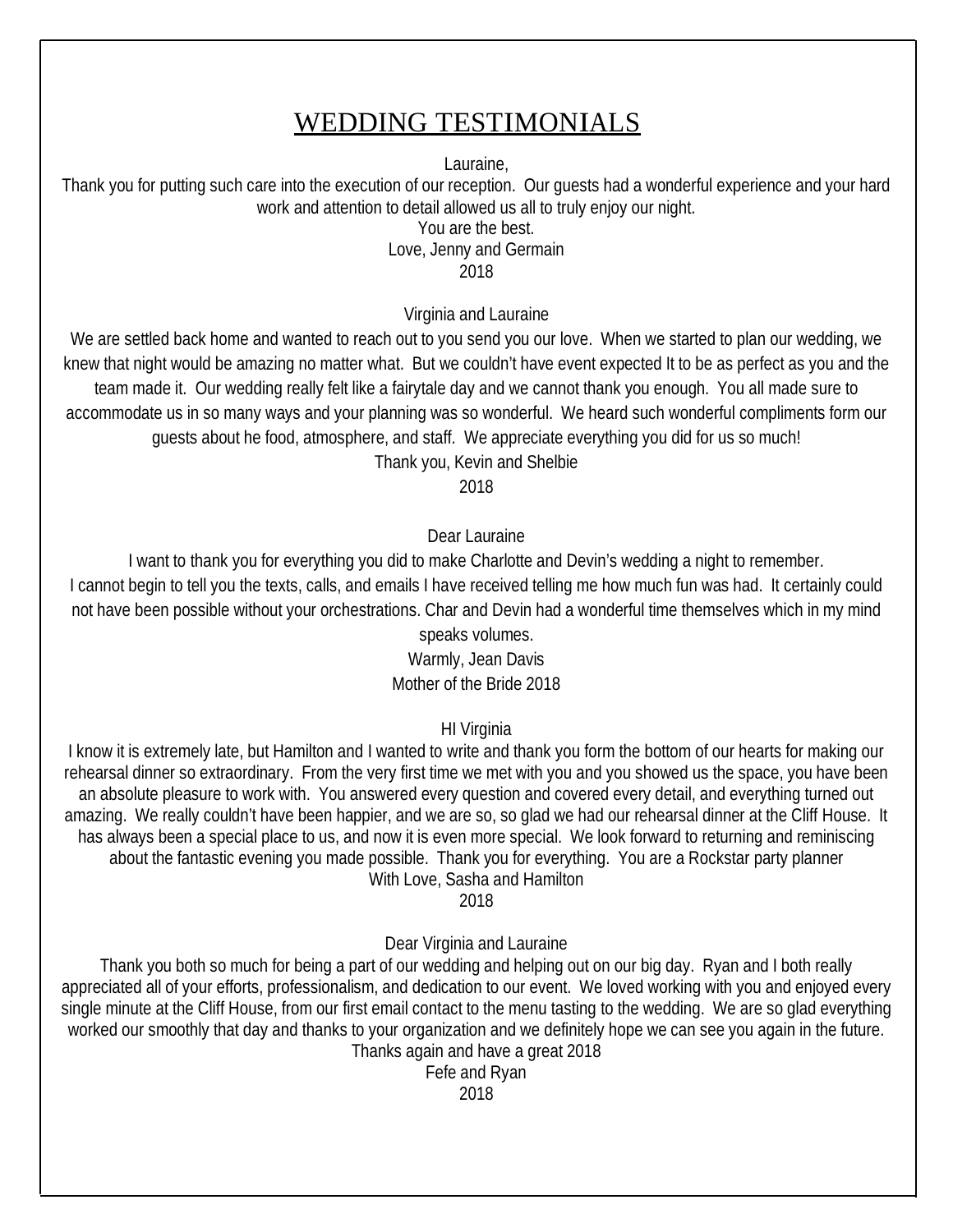## Cliff House Event Vendors

*Disc Jockey* 



Niall Stevenson 415-699-6048 niall@fourleafent.com

*Florist* 



Roxane Rockwell 415-752-2480 Sf-houseofflowers.com, houseofflowers6040@att.net



Gabrielle Feuersinger Cakecoquette.com 415-641-0200

*Photographer* 

wedding photography for rockstar couples<br>+ City Hall Wedding Photographer

Sasha Yevelev 415-763-5063

info@sashaphotography.com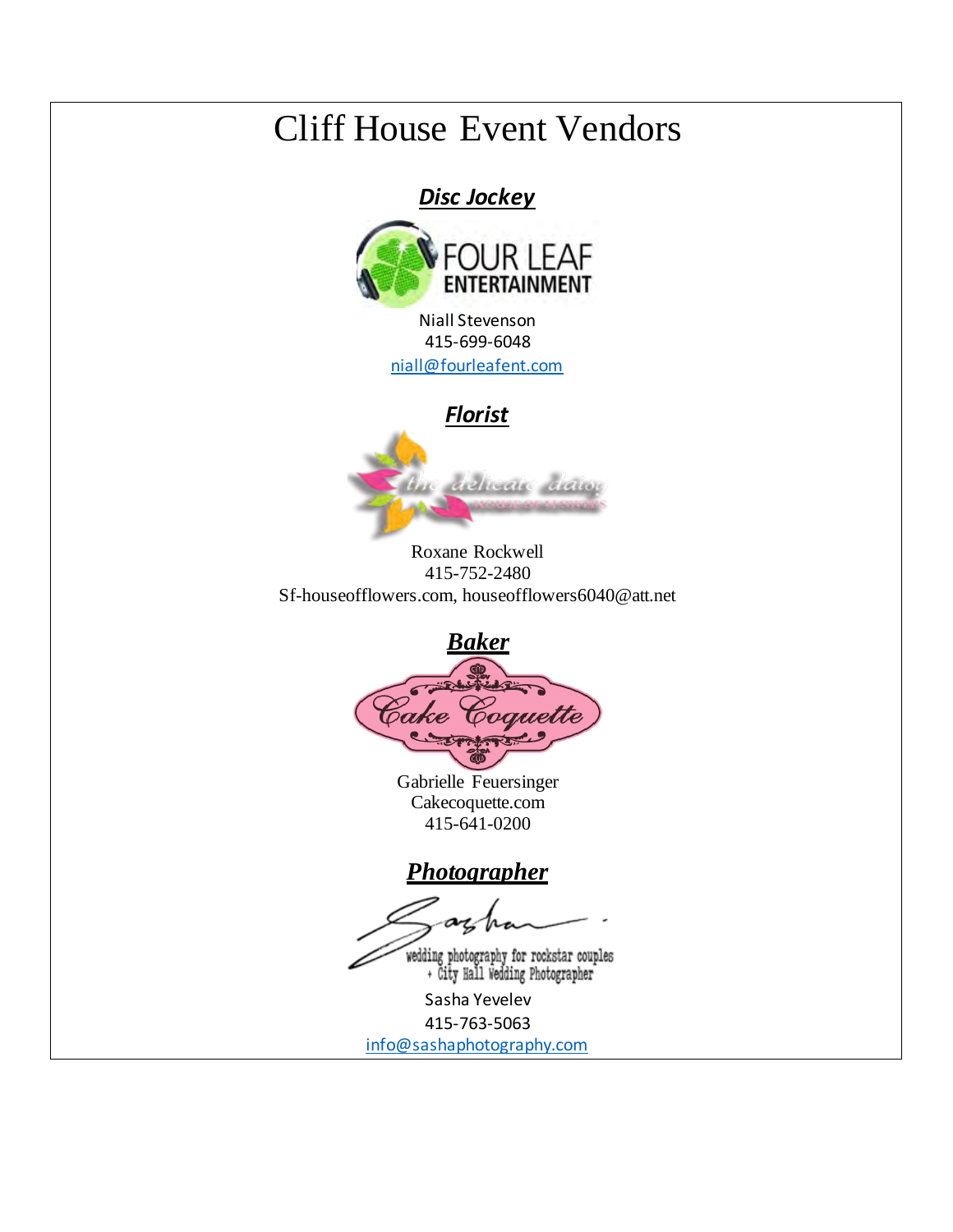COCKTAIL INFORMATION CLIFF HOUSE BEVERAGE PACKAGES

All beverage packages begin after the ceremony, or at the reception start time. There will be a last call at the bar 30 minutes prior to the contracted end time. If the event is extended past the hours included, please see additional charges below. The bar package is limited to one red wine and one white wine choice per event.

\*\*\*\*\*\*

BEVERAGE PACKAGE ONE \$42.00 PER PERSON THIS PACKAGE INCLUDES HOSTED WINE, BEER, NON-ALCOHOLIC BEVERAGES WINE OPTIONS: BALLETTO PINOT GRIGIO FERRARI CARANO FUME BLANC BERINGER CHARDONNAY BERINGER MERLOT FLOR DE CAMPO PINOT NOIR MURPHY GOODE ZINFANDEL CHATEAU ST JEAN CABERNET BERINGER CABERNET \*Additional hours will be \$9.00 per person\* \$4.00 per child package \*\*\*\*\* BEVERAGE PACKAGE TWO \$50.00 PER PERSON THIS PACKAGE INCLUDES A HOSTED WELL BAR, WINE, BEER, AND NON-ALCOHOLIC BEVERAGES WELL BAR OFFERINGS: SKYY VODKA, JOSE CUERVO TRADITIONALE TEQUILA, GORDONS GIN J&B SCOTCH, KORBEL BRANDY, MT. GAY SILVER RUM, JIM BEAM BOURBON WINE OPTIONS: GROTH SAUVIGNON BLANC STERLING CHARDONNAY LA CREMA CHARDONNAY J. LOHR MERLOT STERLING MERLOT FOPPIANO PETITE SYRAH BALLETTO PINOT NOIR STERLING CABERNET \*\* Additional hours will be \$11.00 per person \*\* \$4.00 per child package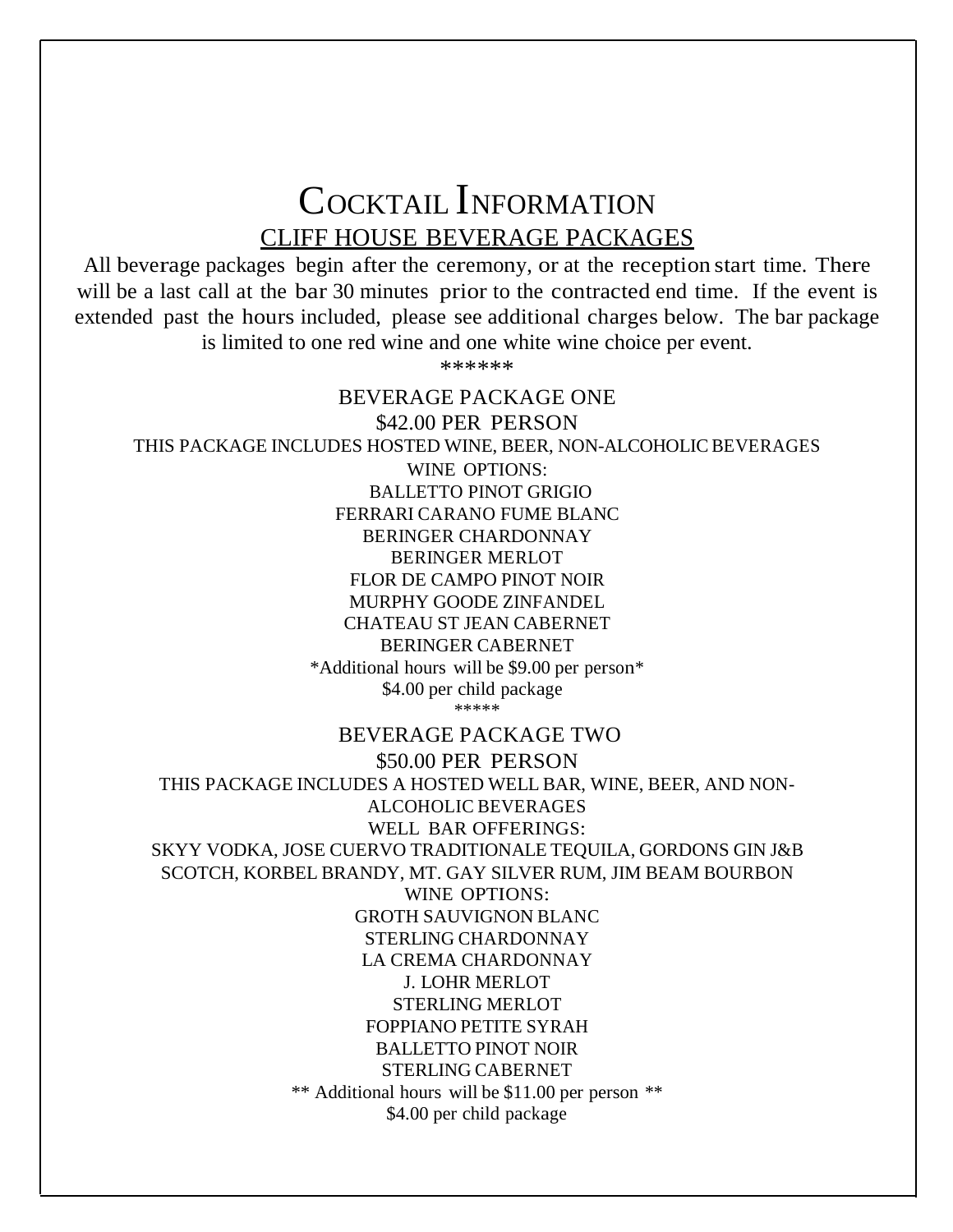BEVERAGE PACKAGE THREE \$58.00 PER PERSON THIS PACKAGE INCLUDES A HOSTED PREMIUM BAR, WINE, BEER, AND NON-ALCOHOLIC BEVERAGES PREMIUM BAR OFFERINGS: KETEL ONE VODKA, CAZADORES REPOSADO TEQUILA, BEEFEATER'S GIN JOHNNY WALKER RED SCOTCH, KORBEL BRANDY, MOUNT GAY BLACK BARREL RUM, JACK DANIELS BOURBON

> WINE OPTIONS: CLIFF LEDE SAUVIGNON BLANC SONOMA CUTRER CHARDONNAY SCHUG CHARDONNAY LA CREMA PINOT NOIR KENWOOD MERLOT SEGHESIO ZINFANDEL B SIDE CABERNET

\*\*Additional hours will be \$13.00 per person\*\* \$4.00 per child package ALL PACKAGES INCLUDE THE FOLLOWING: BEER: HEINEKEN, CORONA, BUD LITE, ANCHOR STEAM NON-ALCOHOLIC BEVERAGES: COKE, DIET COKE, SPRITE, GINGERALE, ORANGE JUICE, APPLE JUICE, CRANBERRY JUICE (CHILDREN WILL BE CHARGED \$25.00 PER CHILD, EXTRA HOURS \$4.00 EA) \*\*SHOTS ARE NOT INCLUDED IN THE HOSTED BAR PACKAGES\*\*

> CHAMPAGNE TOAST GLORIA FERRER CHAMPAGNE \$12.00 PER PERSON ROEDERER CHAMPAGNE \$15.00 PER PERSON SCHRAMSBERG \$18.00 PER PERSON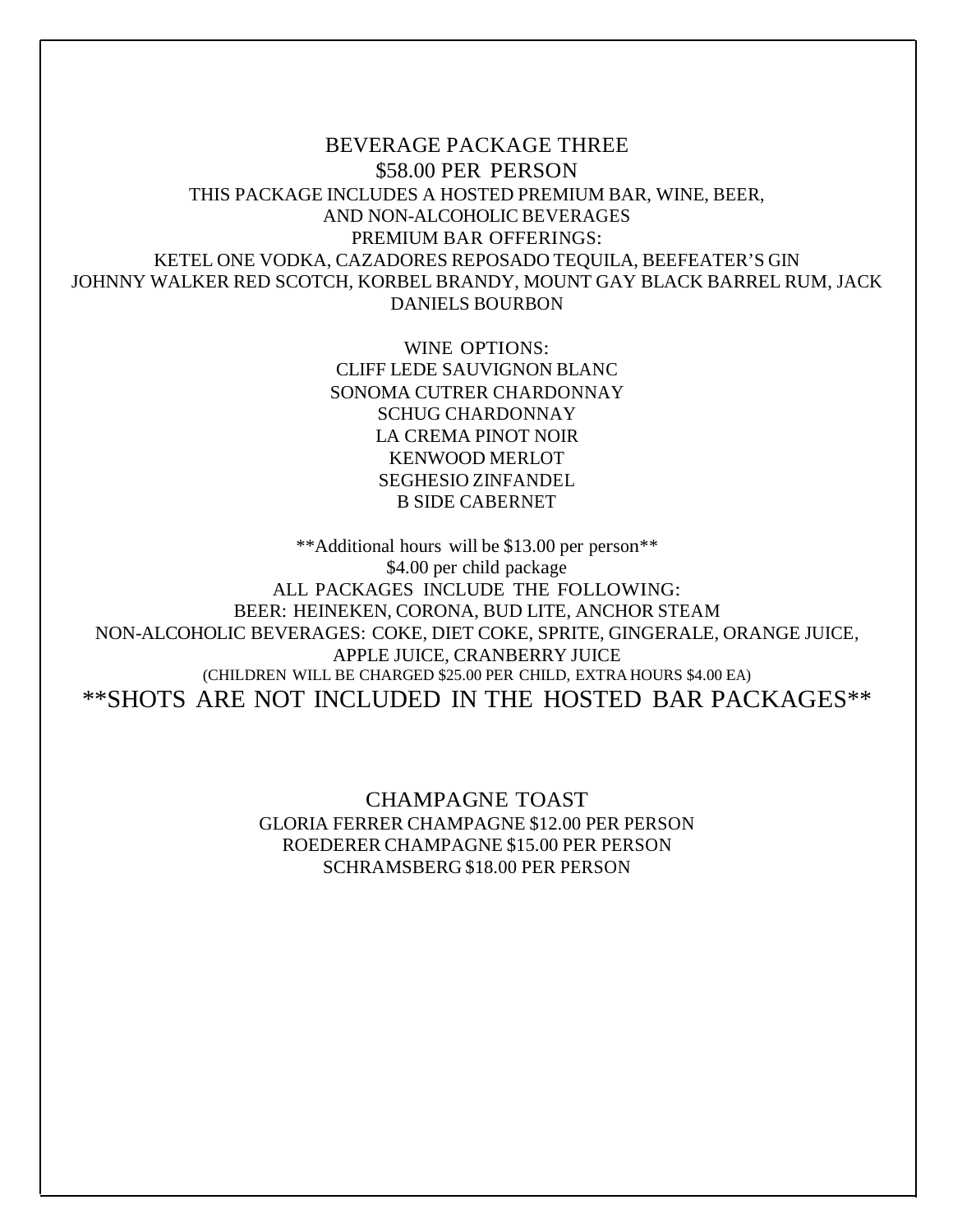#### BAR CHARGED BASED ON CONSUMPTION BEVERAGES ARE CHARGED ON A PER DRINK BASIS. The bar is limited to one red wine and one white wine choice per event. OPTIONS FOR THE BAR INCLUDE; HOSTING ALL BEVERAGES HOSTING SPECIFIC BEVERAGES WITH A CASH BAR FOR ALL DRINKS NOT HOSTED CHARGING FOR ALL DRINKS CONSUMED

\*\*ONLY ITEMS THAT ARE HOSTED WILL BE APPLIED TO THE FOOD AND BEVERAGE MINIMUM. \*\* .

WELL BAR \$10.00 PER DRINK These include: Skyy Vodka Jose Cuervo Tradicionale Silver Bombay London Dry Gin Cutty Sark Scotch Korbel Brandy Mount Gay Silver Rum Jim Beam Bourbon

#### PREMIUM BAR \$12.00 PER DRINK

These include: Ketel One Vodka Herradura Silver Tequila Bombay Sapphire Gin J&B Scotch Korbel Brandy Mount Gay Black Barrel Rum Jack Daniel's Whiskey

BEER HEINEKEN, CORONA, AND ANCHOR STEAM \$9.00 BUD LITE \$8.00

#### NON-ALCOHOLIC SELECTIONS:

Soft Drinks \$5.00 COKE, DIET COKE, SPRITE, GINGERALE Juice \$6.00 ORANGE JUICE, APPLE JUICE, CRANBERRY JUICE Pellegrino \$10.00 per bottle

COFFEE URN \$200.00 FRESHLY BREWED HOT COFFEE, DECAFFINATED COFFEE AND HOT **TEA** 

#### \*CORKAGE IS \$25.00 PER 750 ml BOTTLE AND IS NOT APPLIED TO THE FOOD AND BEVERAGE MINIMUM

\*NO LIQUOR OR BEER MAY BE BROUGHT ONTO THE CLIFF HOUSE PROPERTY BY CLIENT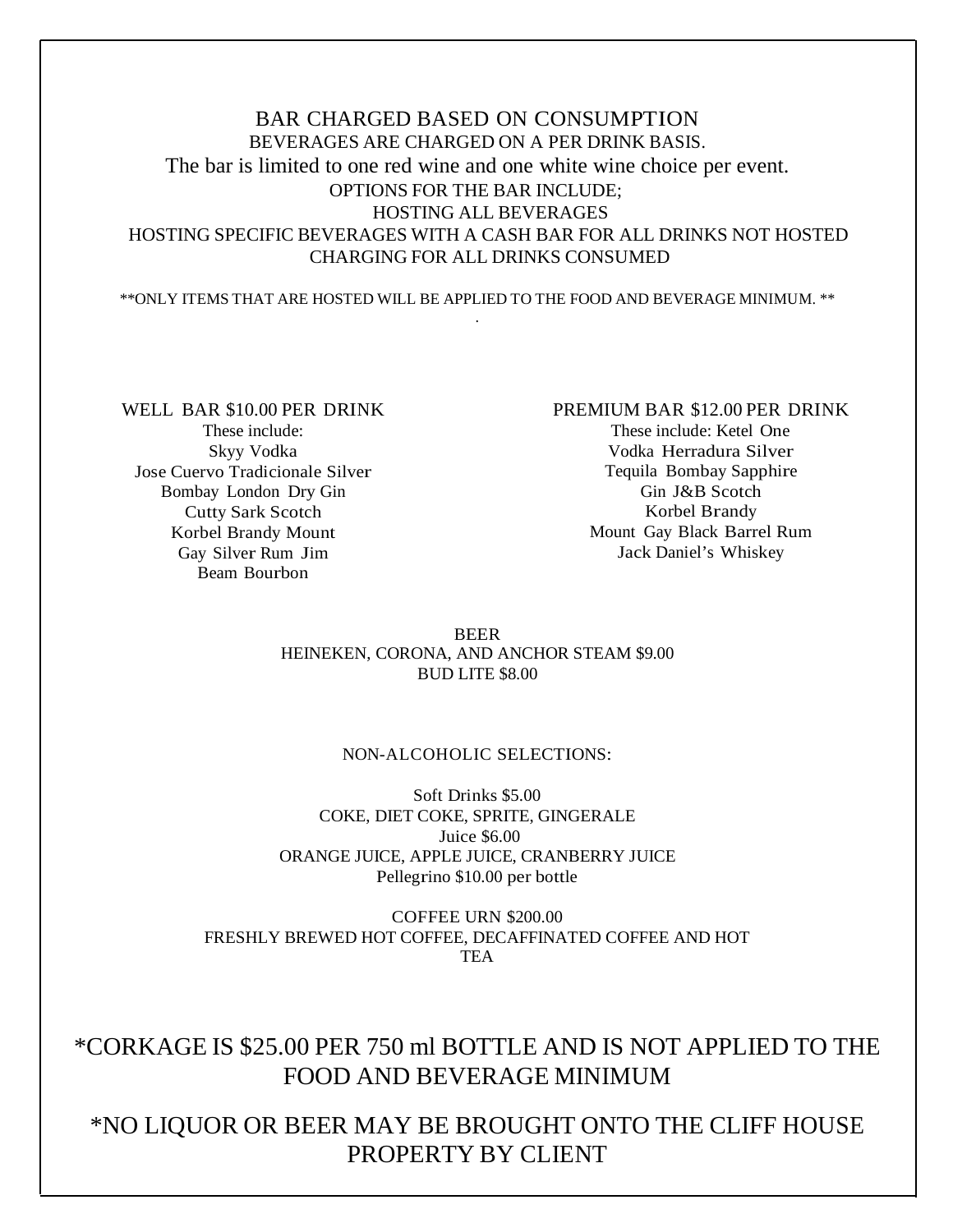# BanquetWineList

#### BOTTLE LIST

**\*Due to the nature of the wine industry, changes and availability of some wines may occur with or without notice. There is a corkage fee for any wine or champagne brought in to the Cliff House and this amount is not applied to the food and beverage minimum**

#### Sparkling Wine

| <b>GLORIA FERRER Brut, Sonoma County</b>         | 38.00 |
|--------------------------------------------------|-------|
| ROEDERER ESTATE, Anderson Valley                 | 45.00 |
| <b>SCHRAMSBERG, Blanc de Blancs</b>              | 63.00 |
|                                                  |       |
| Sauvignon Blanc                                  |       |
| FERRARI CARANO, Sonoma County                    | 38.00 |
| <b>GROTH, Napa Valley</b>                        | 43.00 |
|                                                  |       |
| <u>Chardonnay</u>                                |       |
| <b>BERINGER, Founders Estate, California</b>     | 33.00 |
| <b>SCHUG, Carneros</b>                           | 48.00 |
| <b>STERLING, Central Coast</b>                   | 34.00 |
| SONOMA CUTRER, Sonoma County                     | 41.00 |
| MACROSTIE, Sonoma Coast                          | 46.00 |
| <b>CHALK HILL, Sonoma Coast</b>                  | 46.00 |
| ROMBAUER, Carneros                               | 78.00 |
|                                                  |       |
|                                                  |       |
| Riesling                                         |       |
| KENDALL JACKSON, Vintner's Resv., California     | 27.00 |
| SEA GLASS, Monterey                              | 29.00 |
|                                                  |       |
| Gewurztraminer                                   |       |
| HUSCH, Anderson Valley                           | 27.00 |
| GUNDLACH BUNDSCHU, Sonoma Coast                  | 33.00 |
|                                                  |       |
| Pinot Grigio / Pinot Blanc                       |       |
| KENWOOD, California, White Zinfandel             | 25.00 |
| <b>BALLETTO, Russian River Valley Pinot Gris</b> | 29.00 |

J WINERY, California, Pinot Gris 42.00

| Pinot Noir                            |        |
|---------------------------------------|--------|
| MEIOMI, Santa Barbara                 | 38.00  |
| FLOR DE CAMPO, Central Coast          | 39.00  |
| LA CREMA, Sonoma Coast                | 46.00  |
| <b>BELLETTO, Russian River Valley</b> | 46.00  |
|                                       |        |
| Merlot                                |        |
| <b>BERINGER, Central Coast</b>        | 33.00  |
| J LOHR "Los Osos", Paso Robles        | 39.00  |
| KENWOOD, Jack London Vineyard, Sonoma | 42.00  |
| STAGS LEAP WINERY, Napa Valley        | 60.00  |
|                                       |        |
|                                       |        |
| Syrah                                 |        |
| QUPE, Central Coast                   | 37.00  |
| COPAIN, Mendocino County              | 44.00  |
|                                       |        |
| Zinfandel                             |        |
| MURPHY GOODE, Sonoma County           | 34.00  |
| PEACHY CANYON, Paso Robles            | 41.00  |
| SEGHESIO, Sonoma County               | 47.00  |
| HOOK & LADDER, Russian River Valley   | 51.00  |
|                                       |        |
| Cabernet Sauvignon                    |        |
| BERINGER, Founders Estate, California | 33.00  |
| <b>STERLING, Central Coast</b>        | 34.00  |
| CHATEAU ST. JEAN, California          | 34.00  |
| <b>B SIDE, Napa Valley</b>            | 45.00  |
| LOUIS MARTINI, Napa Valley            | 73.00  |
| <b>JORDAN</b> , Napa Valley           | 118.00 |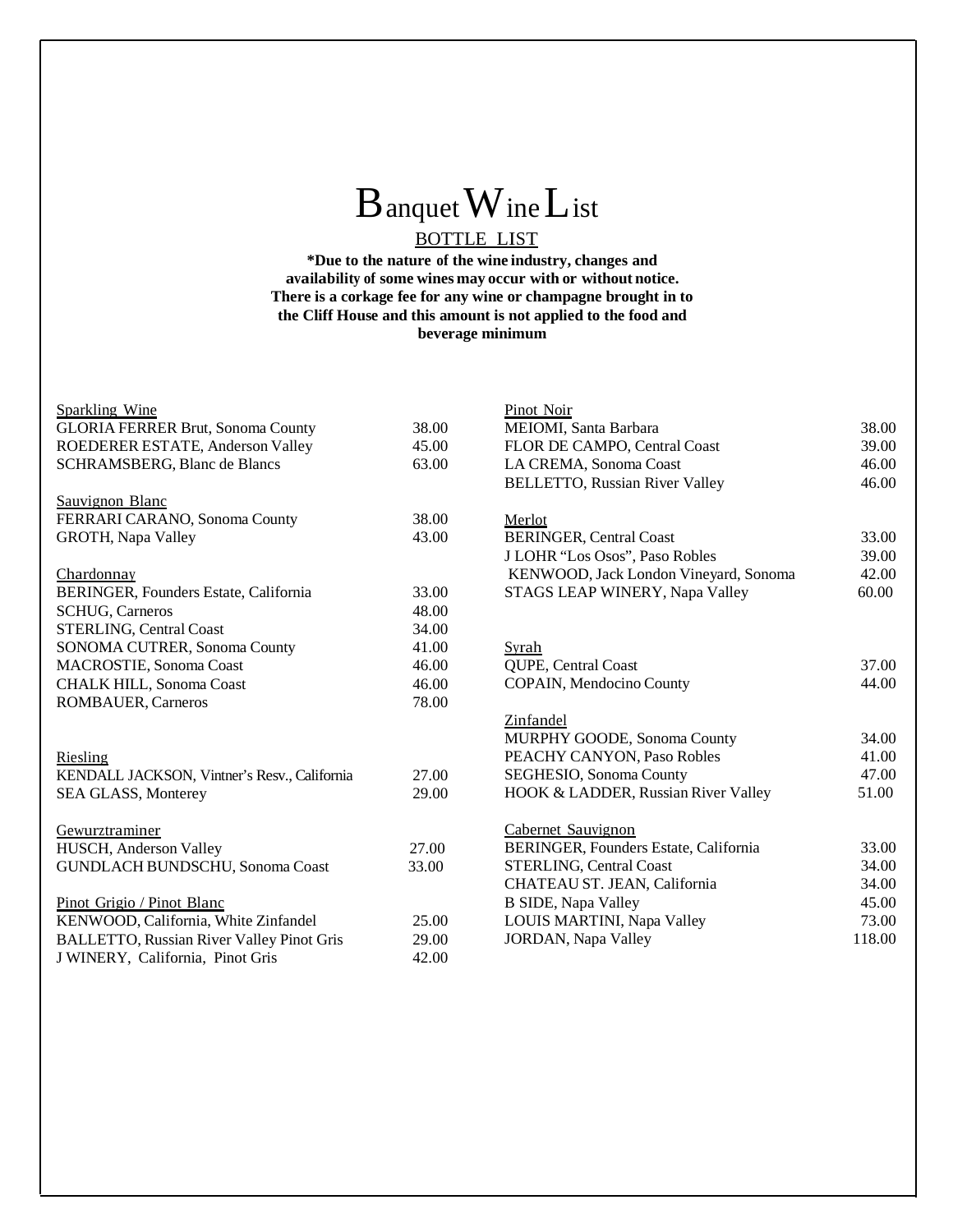# COLD HORS D'OEUVRES

Priced per 50 Pieces

| Marinated Ahi Tuna "Poke Style" on crisp Won Ton                                              | \$250 |
|-----------------------------------------------------------------------------------------------|-------|
| Middle Eastern Hummus with Lemon<br>and Garlic on Lavash                                      | \$175 |
| Chilled Jumbo Prawns with Cliff House Cocktail Sauce                                          | \$250 |
| Apples, Blue Cheese and Pecans on Belgian Endive                                              | \$175 |
| Pacific Oysters on the Half Shell,<br>choice of Horseradish Cocktail or Mignonette Sauce      | \$250 |
| Mini Shrimp Tostadas with Avocado Salsa                                                       | \$200 |
| House-made Authentic Bruschetta                                                               | \$175 |
| Blackened Beef Tenderloin on Garlic Crouton with<br>Caramelized Onion and a Horseradish Cream | \$250 |

# **Hor** HORS D'OEUVRES

| Priced per 50 Pieces                                                  |       |
|-----------------------------------------------------------------------|-------|
| Chili Crusted Crispy Calamari                                         | \$200 |
| Herb Marinated Roasted Lamb Chop                                      | \$250 |
| New Orleans Cajun Seasoned Prawns on Skewer                           | \$250 |
| Phyllo Triangles with Spinach and Feta Cheese                         | \$175 |
| Thai Chicken Skewers with Spicy Peanut Sauce                          | \$200 |
| House-made Prawn and Pork Pot Stickers                                | \$200 |
| Dungeness Crab "Melt" on Grilled Sourdough<br>with Sonoma Jack Cheese | \$200 |
| Jumbo Prawns wrapped in Bacon Baked with Honey Sauce                  | \$250 |
| Spiced Potato Samosas with Cilantro Chutney                           | \$200 |
| Miniature Dungeness Crab Cakes with Roasted Red Pepper Aioli          |       |
|                                                                       | \$225 |

### Our Signature Displays

#### Serves 50 guests

| Domestic & Imported Cheese                                       | \$450               | Mirrored Smoked Salmon Display                      | \$500 |
|------------------------------------------------------------------|---------------------|-----------------------------------------------------|-------|
| Brie, Dill Havarti, Gouda, served on mirror garnished with fruit |                     | With miniature bagels, onions, capers, cream cheese |       |
| Artisan Cheese Mirror                                            | \$500               | <b>CARVING STATIONS</b>                             |       |
| Variety of Handcrafted Cheeses, Dried Fruit, Toasted Lavash      |                     |                                                     |       |
|                                                                  |                     | (Price Includes Cost of Carver)                     |       |
| Decorated Mirror of Seasonal Fruit                               | \$400               | To be carved and served with St. Francis rolls:     |       |
| <b>Seasonal Market Selection</b>                                 |                     | Roasted Tom Turkey with Dijon Mustard & Mayonnaise  |       |
| Vegetable Crudité                                                | \$300               |                                                     |       |
| With assorted dips                                               |                     |                                                     | \$300 |
| <b>DESSERT STATION</b>                                           | $$14.00$ per person | Honey Mustard Glazed Baked Ham                      | \$300 |
|                                                                  |                     | Whole New York                                      | \$450 |
| Assorted French Pastries, Miniature Cupcakes, Chocolate Mousse   |                     |                                                     |       |
| (Assorted Cookies can be added at \$5.00 per person)             |                     | Whole Roasted Filet Mignon (Two Filets)             | \$800 |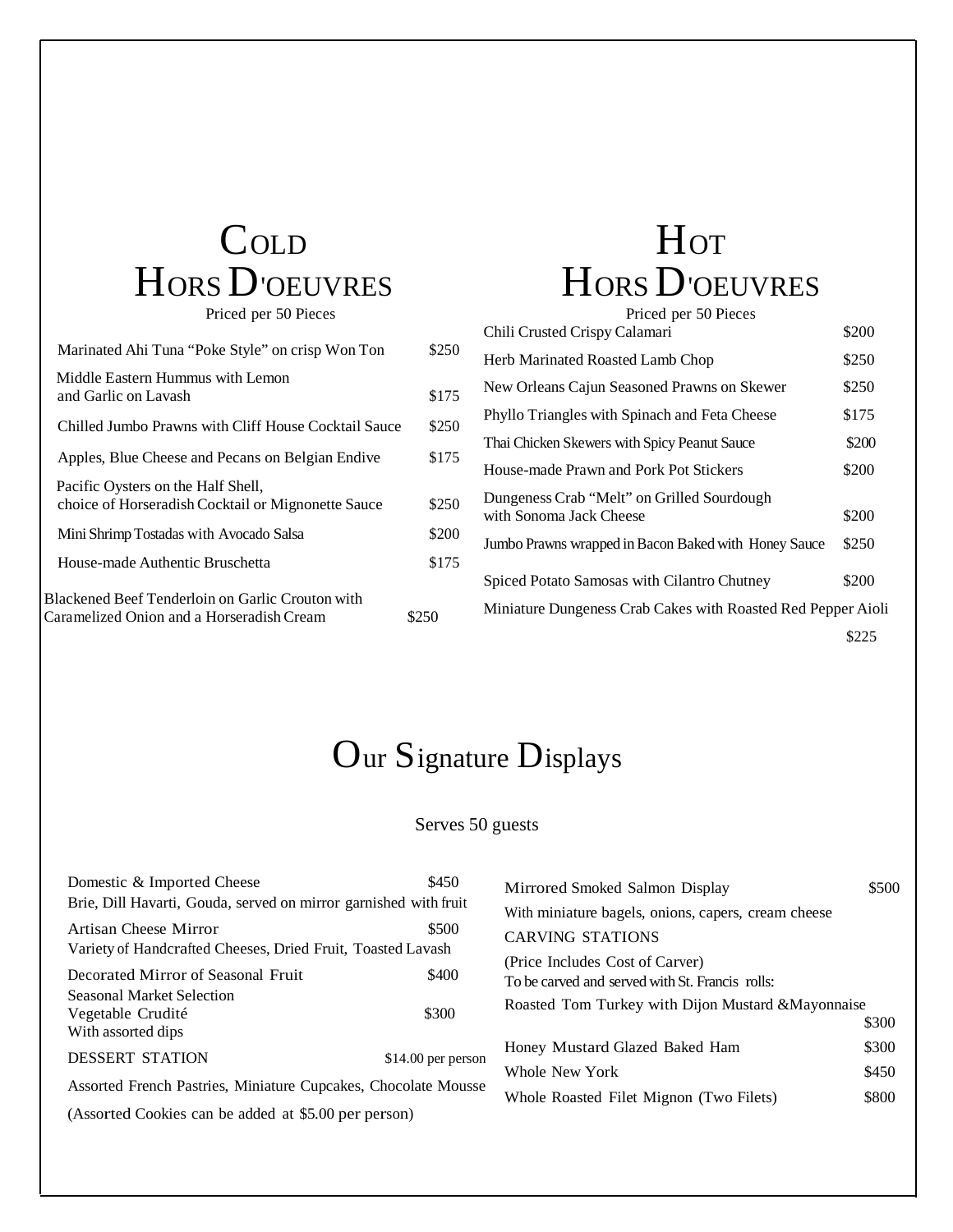# BANQUET MENUS

\*Please choose two entrees for your guests and note that you will be charged for the higher priced menu for all o f your guests. A seasonal vegetarian ravioli is available as a third option upon request.

\*All entrees served with warm sourdough bread and butter. Freshly Brewed Hot Coffee and Hot Tea are included in all menus.

### Banquet Entrée Course:

#### Choose Two

Oven Roasted Breast of Chicken \$55.00

Chardonnay Tarragon Cream Sauce

Yukon Roasted Potatoes, Fresh Market Vegetables

\*\*\*\*\*

#### Porcini Dusted Salmon \$59.00

Fresh Herb Polenta, Braised Spinach, Mushroom Port Sauce

\*\*\*\*\*

Maple Leaf Farm Roast Duck Breast \$62.00

Pomegranate Jus, All Spice Scented Sweet Potatoes

Fresh Market Vegetables

\*\*\*\*\*

Grilled Filet Mignon with Shallot Crust \$68.00

Sauce Bordelaise, Roasted Garlic and Chive Mashed Potatoes

Creamed Spinach

\*\*\*\*\*\*

Pistachio Crusted Rack of Lamb \$75.00

Mushroom Risotto, Port Sauce, Fresh Market Vegetables

\*\*\*\*\*

Petit Filet Mignon and Lobster Tail \$75.00

Sauce Bordelaise and Rosemary Layered Potatoes Fresh Market Vegetables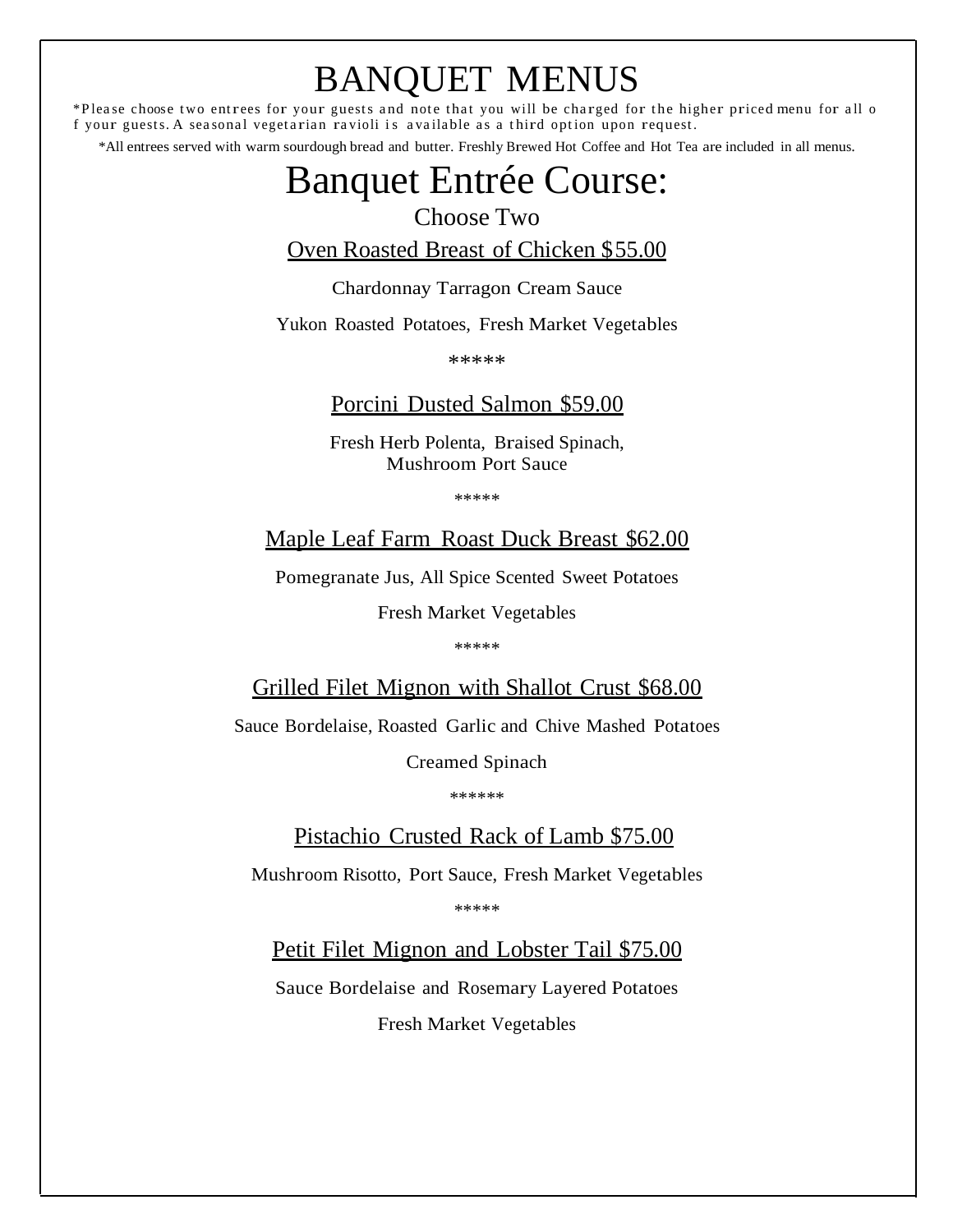### Banquet First Course:

Choose One

Assorted Sonoma Baby Greens

Goat Cheese Crostini, Red Wine Shallot Vinaigrette

\*\*\*\*\*

Baby Arugula and Shaved Fennel Salad

Imported Reggiano Parmesan, Extra Virgin Olive Oil, Lemon Dressing, Candied Walnuts

\*\*\*\*\*

#### Shaved Kale Salad

Burnt Orange Vinaigrette, Sriracha Cashews, Dates, Ricotta Salata Cheese

\*\*\*\*\*

#### Baby Spinach Salad

Toasted Pine Nuts, Ricotta Salata Cheese, Bacon, Tomatoes, Balsamic Vinaigrette

\*\*\*\*\*

Belgian Endive Salad with Maytag Blue Cheese

Caramelized Pecans, Chervil and Green Apples, Walnut Oil Vinaigrette

\*\*\*\*\*\*

Traditional French Onion Soup

Topped with Melted Gruyere Cheese

\*\*\*\*\*

Famous Cliff House Clam Chowder

\*\*\*\*\*\*

For \$10.00 more per person you may offer:

Dungeness Crab Cake

Spicy Tropical Salsa and Citrus Slaw

\*\*\*\*\*

Fresh Dungeness Crab Bisque

Puff Pastry Dome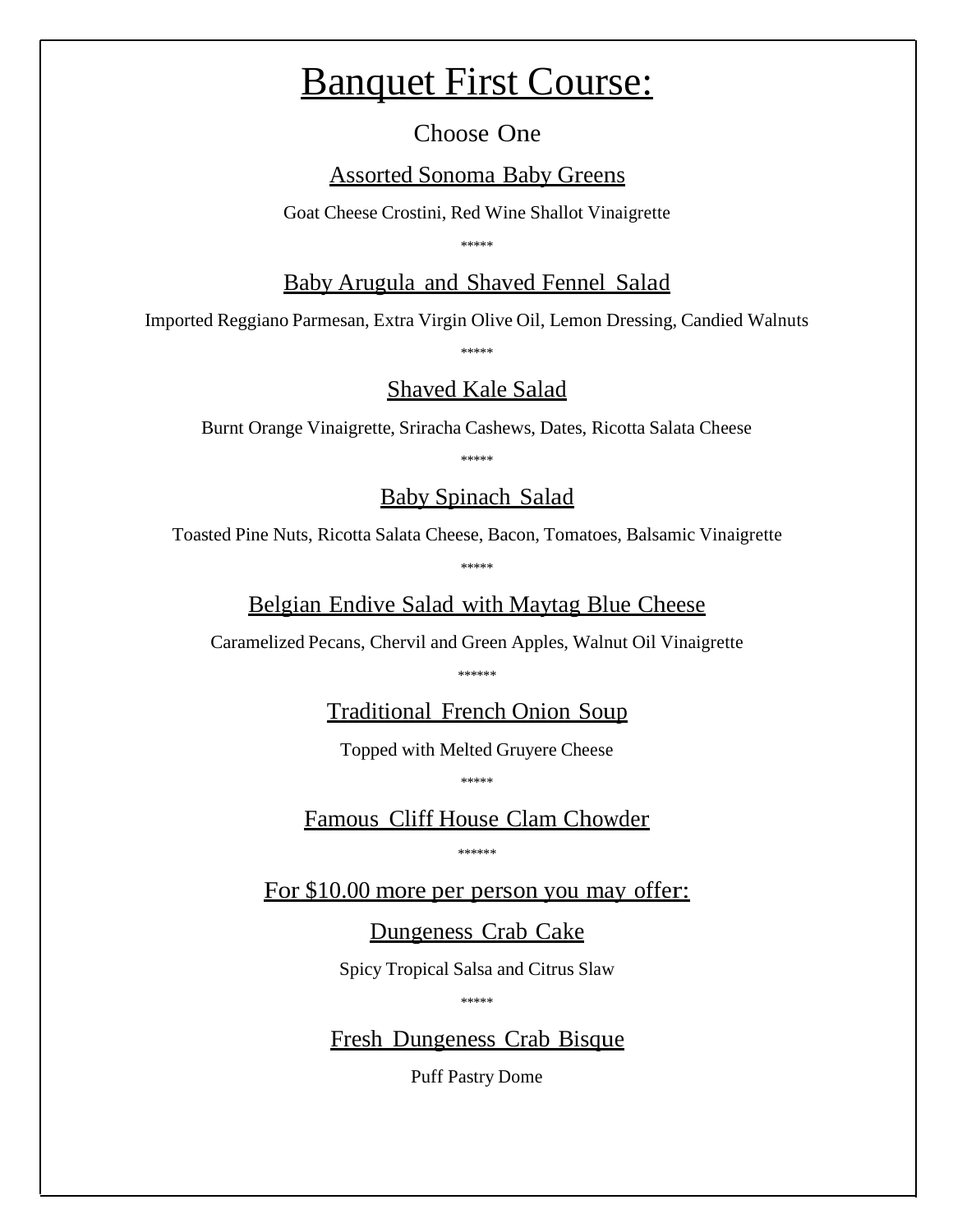### Banquet Dessert Course:

#### Choose One

#### Cocoa Dusted Chocolate Marquis

Fine Swiss Chocolate Mousse, Raspberry Coulis

\*\*\*\*\*

#### Tres Leches Bread Pudding

Cinnamon Grand Marnier Anglaise

\*\*\*\*\*

Classic Tahitian Vanilla Crème Brulee

Lemon Shortbread Cookie

\*\*\*\*\*

Classic Tiramisu

Espresso Anglaise, Chocolate Covered Coffee Bean Chocolate Shavings

\*\*\*\*\*

Triple Chocolate Mousse Cake

White & Dark Chocolate Mousse, Chocolate Fudge Cake Raspberry Coulis, Chocolate Garnish

There is a \$4.00 per person Cake Cutting Fee and we will waive the Cake Cutting Fee if you waive the Dessert above. **The cake cutting fee is not applied to the food and beverage minimum**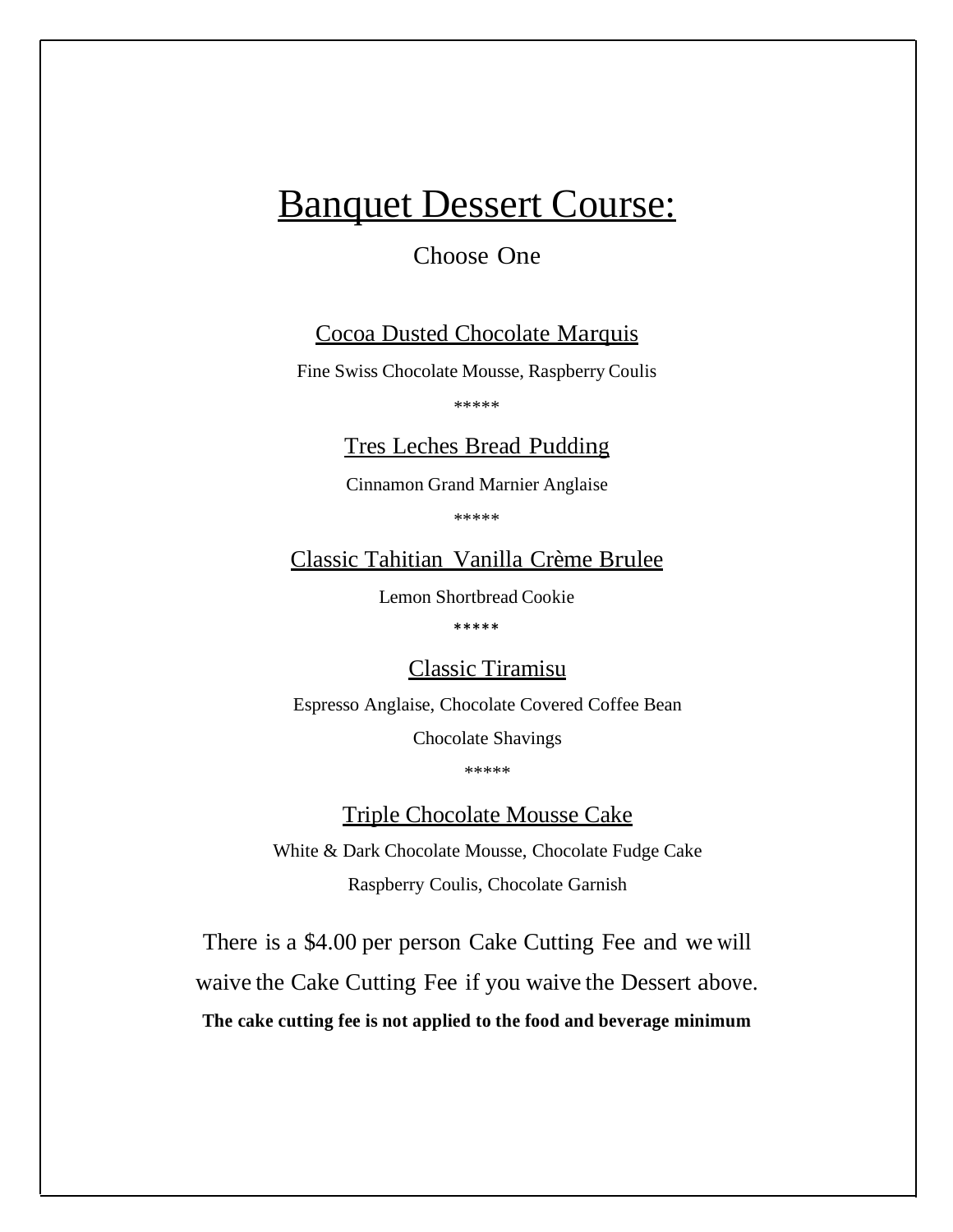# TERRACE ROOM SEATED EVENT

- Terrace Room Maximum Capacity for a seated event is 120 guests or 12 tables of 10 guests.
- Two entrée choices may be offered. The host will be charged for the highest priced menu. All guests will be served the same first course and dessert course, the entrees being pre-ordered at least ten days prior to the event. With this option, a breakdown of entrée choices is required, and the host must provide indicators, clearly noting with each guest has preordered. (See below)



ANNA KUPERBERG PHOTOGRAPHY

ANNA KUPERBERG PHOTOGRAPHY

- A seasonal vegetarian ravioli can be offered as a third option at the same price.
- A children's meal is available for children 12 years of age and younger at \$35.00 per child. Options include Chicken Strips and French Fries or a Simple Pasta with Cheese.
- A vendor meal of a Cheeseburger and French fries can be offered at \$40.00.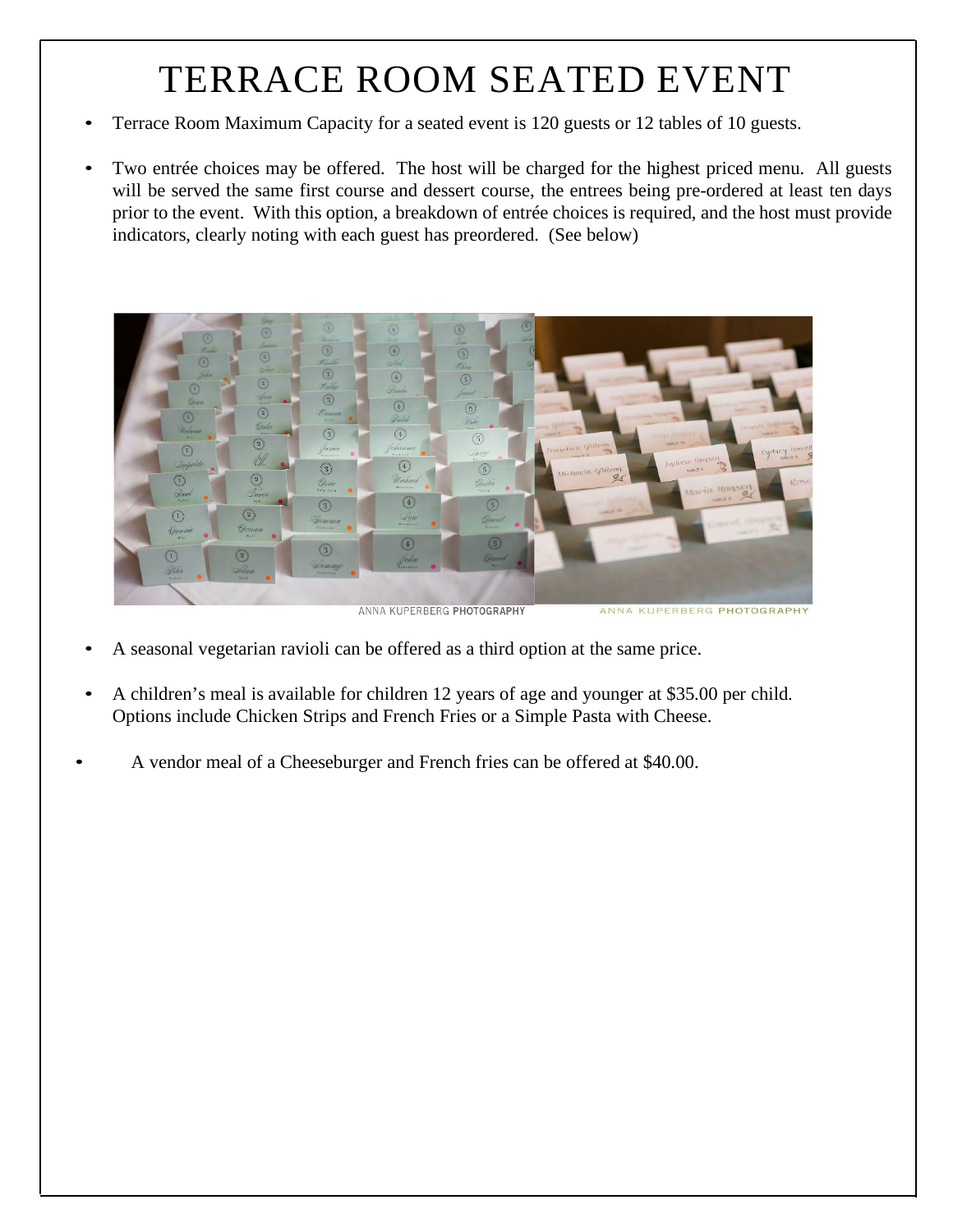

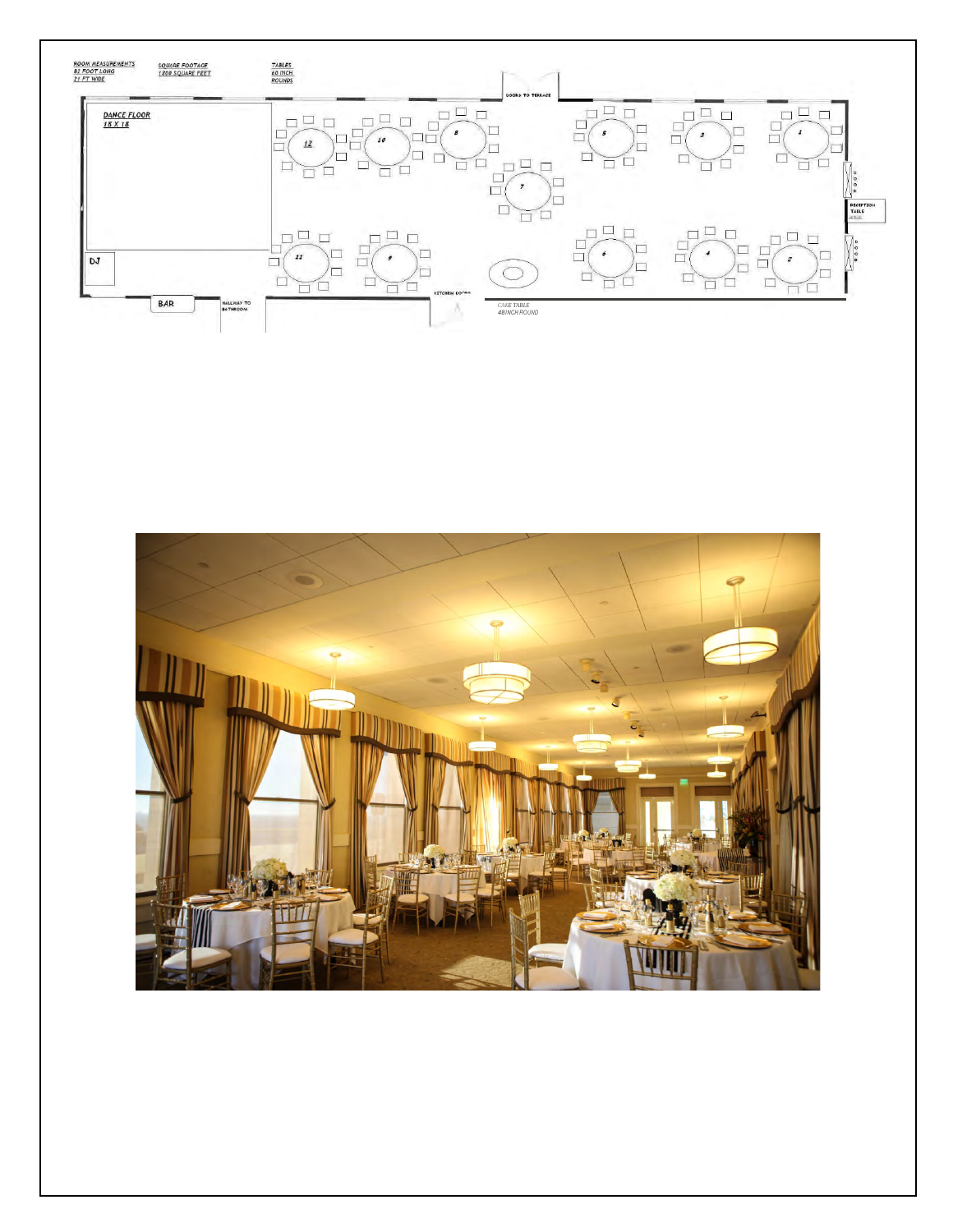# CLIFF HOUSE BUFFET MENU

Buffet Menu One \$70.00 (choose two entrees below) Buffet Menu Two \$80.00 (choose three entrees below)

- **Hot Entrée Choices**<br>Marinated Breast of Chicken in Chardonnay and Fresh Tarragon Cream Sauce
- Roasted Pork Loin with Apple Cider Glaze, Braised Red Cabbage, Fresh Apple Compote
	- Seafood Paella with Mussels, Prawns, Andouille Sausage and Saffron Rice
		- Marinated London Broil with Bordelaise Sauce
			- Grilled Salmon Filets, Tropical Fruit Salsa
				- Vegetarian Ravioli

#### SALAD SELECTIONS

#### CHOOSE FOUR

Shaved Kale Salad, Burnt Orange Vinaigrette, Sriracha Cashews, Dates, Ricotta Salata Cheese Fingerling Potato and Piquillo Pepper Salad, Mustard Caper Vinaigrette

Orzo Salad with Grilled Radicchio, Fresh Basil, Ricotta Salata Cheese & Toasted Pine Nuts

Smoked Prawn, Fennel, Wasabi Caviar and Pasta Salad

Seasonal Salads

Greek Salad with Tomatoes, Cucumbers, Red Onions, Feta Cheese, Kalamata Olives (S) Asparagus Salad, Orange Sesame Vinaigrette (S)

Brentwood Corn, Tomato and Farro Salad (S)

Panzanella Salad, Heirloom Sonoma Grown Tomatoes, Toasted Focaccia Croutons, Aged Balsamic Vinaigrette (S) \*\*\*

> THE FOLLOWING ITEMS ARE INCLUDED IN THE BUFFET OFFERING: Fresh Fruit Display

> > Imported and Domestic Cheese

Herb Roasted Potatoes

Hot Seasonal Vegetables

San Francisco Sourdough Bread

\*\*\*

#### Dessert Buffet

Assorted French Pastries, Miniature Cupcakes & Chocolate Mousse (Freshly Baked Cookies Can Be Added for \$5.00 Per Person)

Freshly Brewed Coffee, Decaffeinated Coffee, and Tea

(Children 12 years old and under are ½ price)

**\*Available for parties of 80 guests maximum\* \*(S) These salads are seasonal and are subject to change**\*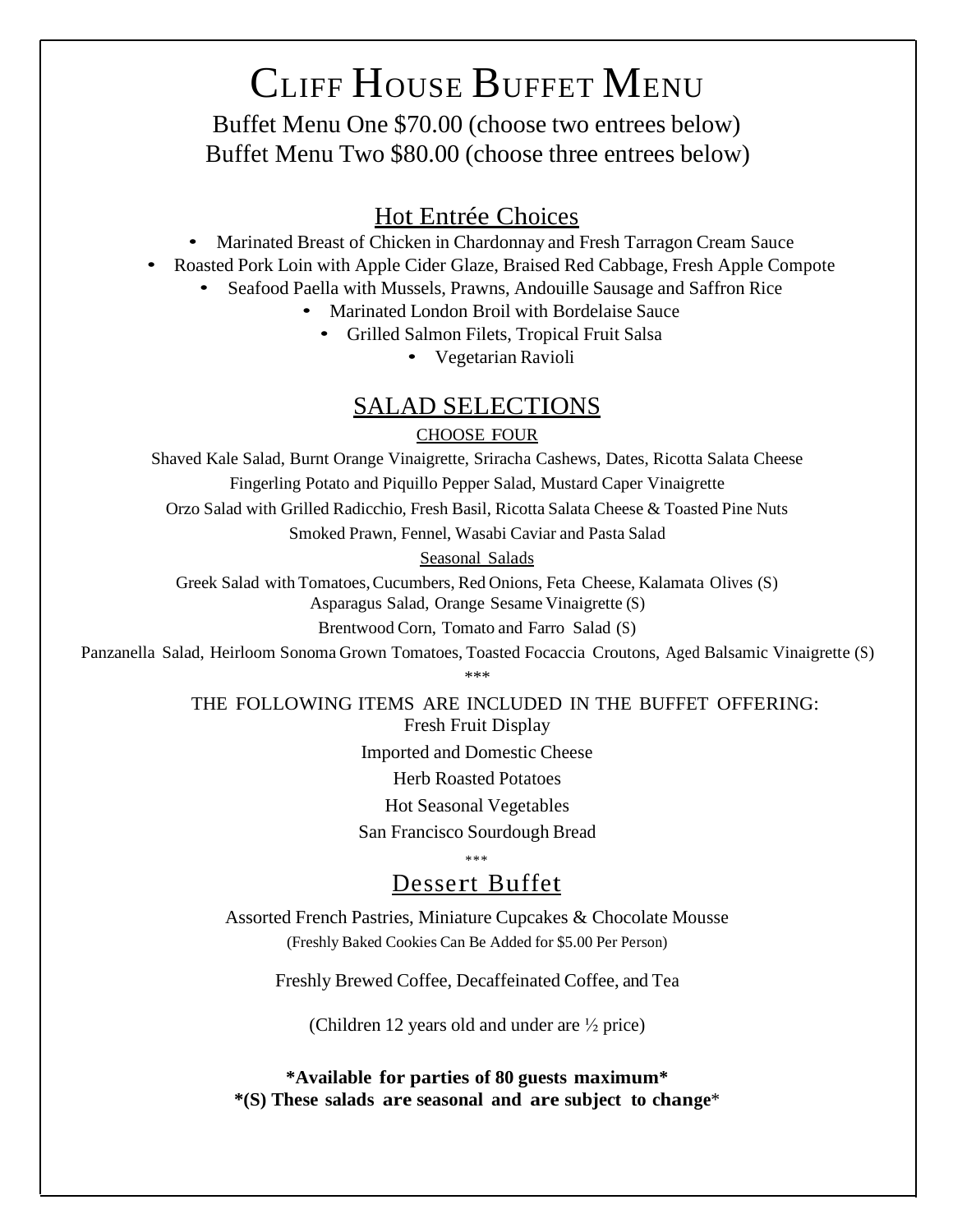# BUFFET SEATING

- There is an 80-person maximum for the buffet option with 8 tables of 10 guests each per table.
- Any Musicians or DJ's must work within the space limitations if a buffet is chosen.
- Guests will be invited up to the buffet table by table for the buffet service.



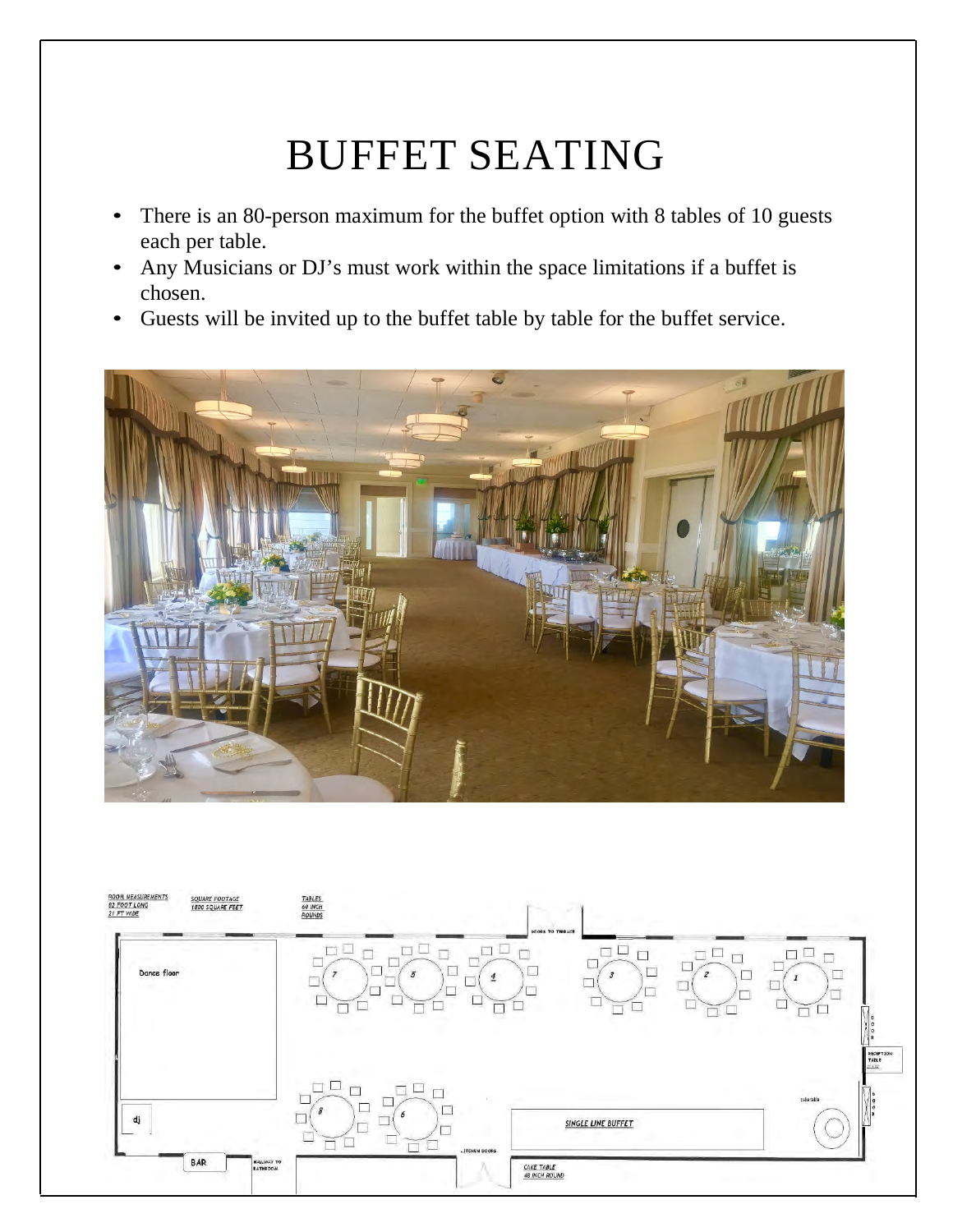# GENERAL INFORMATION

- 1. The Terrace Room is available for Private Parties, Special Events, and Meetings.
- 2. A food and beverage minimum applies to all events that range from \$4000.00 to \$10,000.00 depending on time of day and date.
- 3. Prices do not include 8.50% tax and 20% service charge and are subject to change without notice.
- 4. There is no room charge for three to four hours depending on food and beverage minimum.
- 5. The client may extend the event at \$700.00 (plus tax) for the first hour, an additional \$1200.00 (plus tax) for the second hour, and an additional \$1700.00 (plus tax) for the third hour.
- 6. The client must confirm the extended hours at least four weeks prior to the event.
- 7. There is a \$500.00 maintenance set up and breakdown fee.
- 8. A dance floor is available at \$600.00. The dance floor is 15' x 15 and will be set in the south corner of the room only.
- 9. A ceremony package is available at \$1000.00. The ceremony will be held on our outdoor terrace (weather permitting). This includes set up and breakdown of up to 120 white folding chairs, a red-carpet runner (facing west only), an additional 30 minutes in the room with no room charge, and a manager on duty to help with the ceremony. The guests must access the terrace for their ceremony through the private terrace doors. (The ceremony must be moved inside the Terrace Room if there is rain or if the wind is too strong. Please note the room must be set for the reception and your guests can take their seats at their tables. The procession will enter from the main entrance, and the ceremony will take place on the dance floor area).



- 10. The Cliff House must provide all food. Our insurance carrier does not allow outside food with the exception of a cake from a licensed and insured bakery. There is a \$4.00 per slice cake cutting fee that can be waived if the client waives the dessert option in the prefixed menus.
- 11. The Cliff House requires full payment of estimated cost of the event eight weeks prior to the event date. Any additional payments must be made the night of the event by credit card or cash only.
- 12. Corkage fee is \$25 per 750ml bottle of wine brought in. **Corkage is not applied to the food and beverage minimum.**
- 13. No other liquor or beer can be brought in to the Cliff House
- 14. Daytime events must conclude by 4:00pm. Last call is at 3:30 and last song at 3:40pm. Guests must be exiting room by 4:00pm for the evening event set up at 4pm.
- 15. Overtime fee will be charged should the room not be cleared by the contracted end time. Automatic charges of \$500.00 plus tax for each 30 minutes beyond contracted time.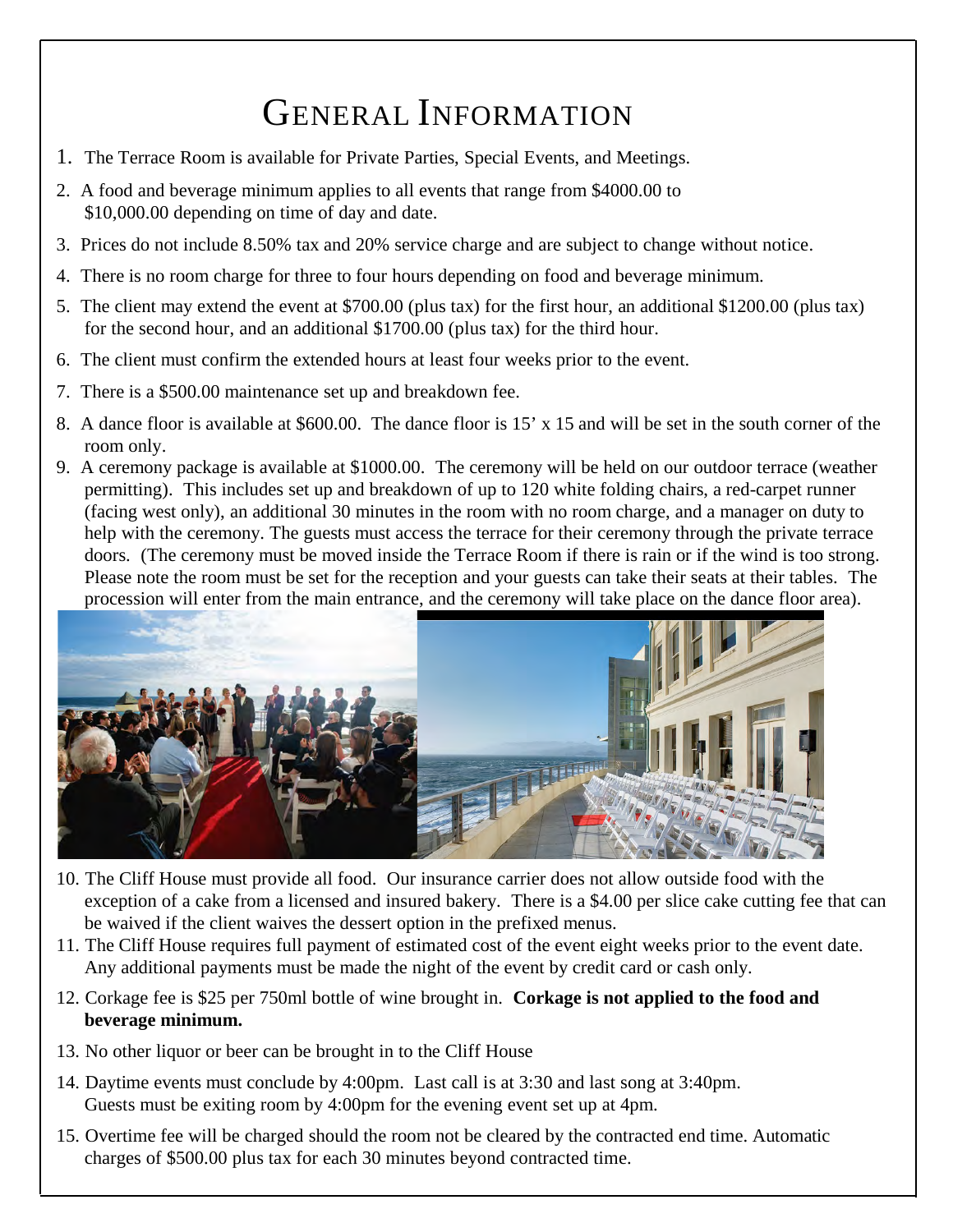- 16. Evening events will begin at 6pm. There will be a last call announcement made 30 minutes prior to conclusion of the event. Last song announcement is. 20 minutes prior. Guests must leave by contracted time. If the room is not cleared the contract end time, you will be charged \$500.00 plus tax overtime fee for each additional 30 minutes.
- 17. To reserve the Terrace Room, a deposit of \$4000.00 is required, which will be applied to your final bill the deposit secures the room for the date and time of the event. The deposit is non-refundable.
- 18. Guests who are offering a Buffet option must provide a final headcount ten day prior to the event.
- 19. Guests offering a seated dinner must provide a breakdown of each entrée ordered ten days prior to the event. All guests will receive the same first course and last course and the entrees must be pre-ordered with indicators in the form of a place card showing clearly what each guest has pre-ordered. This will insure the pre-ordered counts will match the night of the event. This can be in the form of a colored dot or letter on a place card.
- 20. If guest fails to provide entrée counts prior to the event they will automatically be charged \$10.00 per guest to cover the cost of additional food that must be ordered, and cost of loss of food not consumed.
- 21. All items brought into the Terrace Room must be taken out of the Terrace Room at the end of the event. The Cliff House will not store items for pick up at a later time.
- 22. Items that are rented by an outside company must be dropped off and set up by the rental company the day of the event and taken away at the conclusion of the event. Client must get Cliff House's permission to bring in rental items from an outside vendor with the exception of DJ, Florist, and Baker. The Cliff House cannot store items brought in by rental companies under any circumstances.
- 23. A satellite bar is available at \$500.00 provided there is space in the terrace room or on the terrace, weather permitting. This bar will offer beer, wine, and nonalcoholic beverages only.
- 24. The Cliff House is not responsible for lost or stolen items.

25. A Banquet Manager will oversee the entire function.

26. Valet Parking is available for \$10.00 per car from 5pm on. This service is offered by California Parking.

Virginia Casey and Lauraine Edir

Cliff House Banquet Department

415-666-4027

virginia@cliffhouse.com lauraine@cliffhouse.com

Fax: 415-386-4225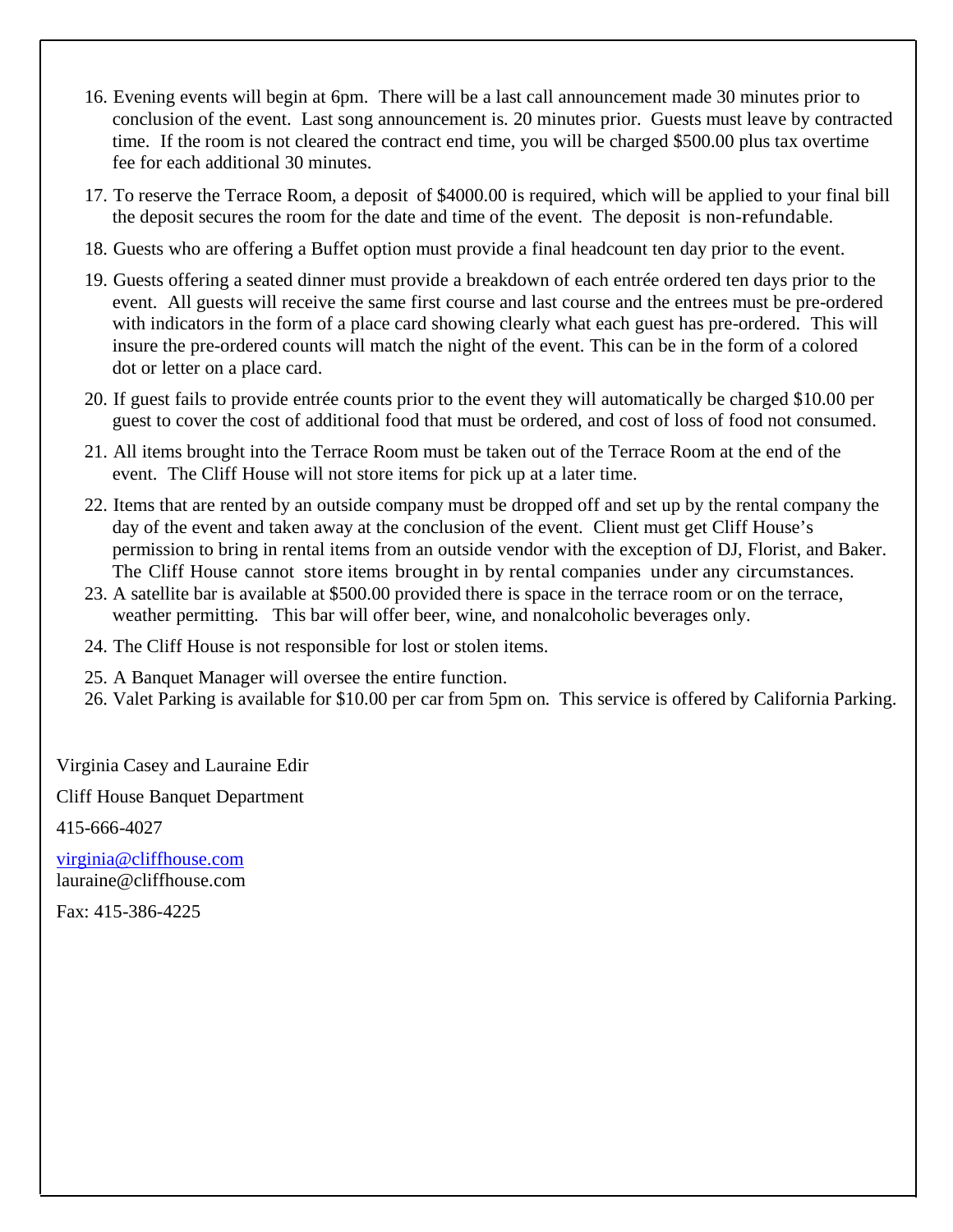### -**Vendor Compliance List**

Please take this information to your vendor booking appointments so there are no issues the day of your special event.

- Florist
	- o Florist may deliver 1.5 hours prior to event start time
	- o We will not accept long, tall, top heavy floral centerpieces (see examples below)
		- Due to padded tables, these centerpieces will fall over



- o All centerpieces and floral arrangements must come to the Cliff House completed and ready to set at tables.
	- We will not allow florist to use the Cliff House space for production
- o If any items are to be returned to the florist, the guests who contracted the florist must take all items with them at the conclusion of the evening.
- o Florist may pull up into the white zone the day of the event, and enter the white door to the left of the palm trees and take the elevator down to floor one. Please check in with the Manager on duty (or a server) to confirm you may go into the room.
- DJ o DJ's may arrive 2 hours prior to the start time of an event
	- o The Cliff House does not provide any sound equipment.
	- o DJ must tape down any cords that cross walkways or hallways.
	- o Cliff House will provide a four-foot table for the DJ if needed.
	- o The DJ may pull up into the white zone the day of the event, and enter the white door to the left of the palm trees and take the elevator down to floor one. Please check in with the Manager on duty (or a server) to confirm you may go into the room.
	- o Please confirm timeline and announcements with your DJ prior to your event.
- Baker
	- o Baker may arrive 1.5 hours prior to the event start time.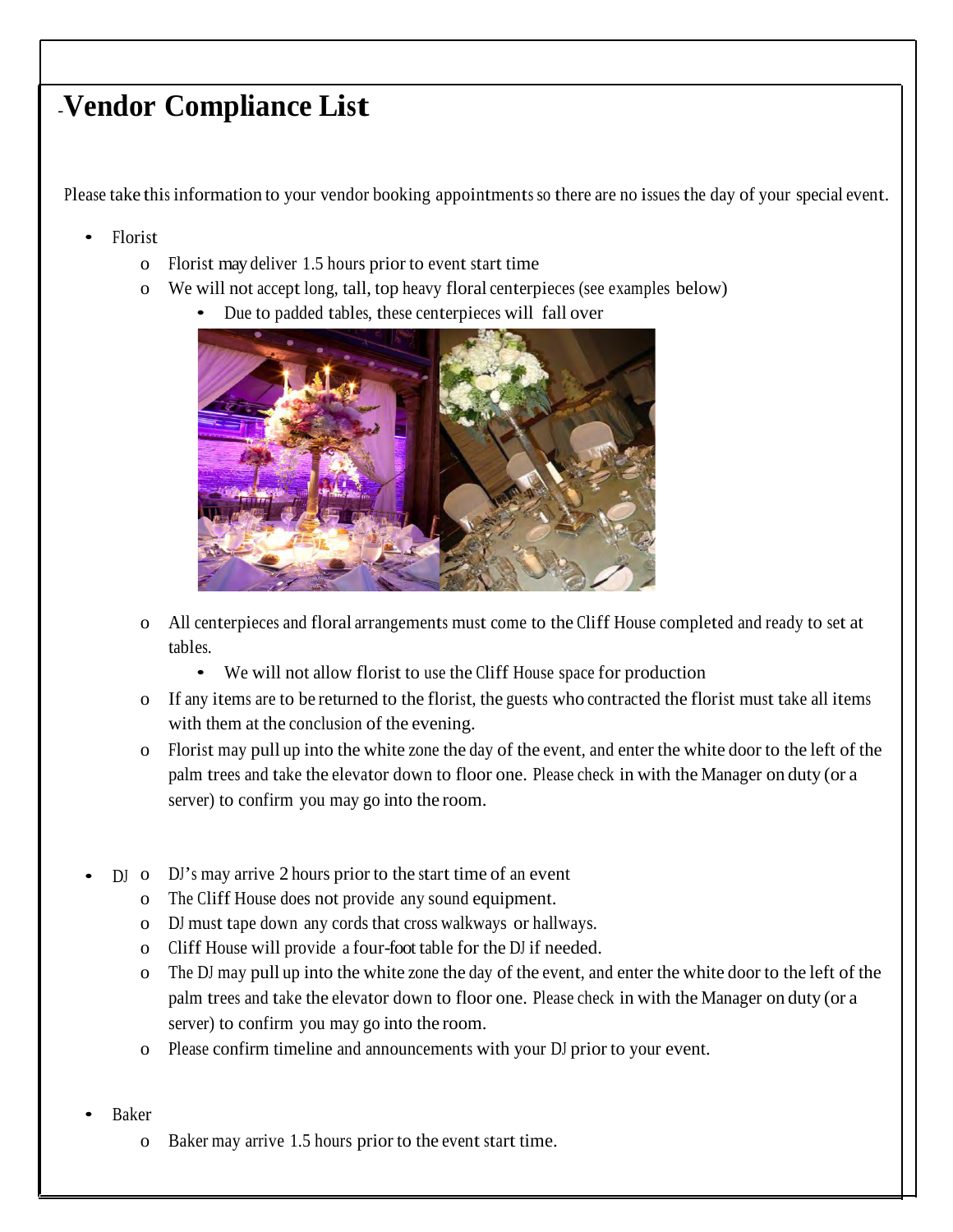- o The cake may not be dropped off earlier as we will not be liable for the cake or the setup of the cake
- o There will be a table set and ready by that time for cake set up.
- o The Cake must be set up by the baker.
- o Please ask the baker to leave a cake box when delivering cake.
- o Cupcakes
	- The same directions apply above
	- The cupcake baker must set up all cupcakes as the Cliff House Staff will not be able to do this.
	- If your baker cannot do this for you, please have a planner or friend arrive early to do this for your event.
- Miscellaneous vendors

Any items being rented and brought onto the Cliff House property must be cleared by the Banquet staff prior to contracting with vendor.

- o Photo booth
	- Please confirm the size of the photo booth with the Cliff House Manager prior to signing contracts.
	- Please make sure you have checked that the photo booth can fit in the Terrace Room prior to signing contracts.
	- Photo booth contact may arrive 1.5 hours prior for set up
- o Chair covers
	- If you rent chair covers, please note that the vendor must have their staff put the chair covers on and tie bows if you have them.
	- They may arrive two hours prior to event start time for set up
	- Chair covers must be picked up at the conclusion of the event.
- o Linen
	- Linen may be dropped off a day prior if needed and picked up the day after if needed.
	- Please make sure you give the Cliff House manager your order, so they can check linen in the day it arrives.
	- Make sure you clearly note where each type of linen will go.
- o Chairs
	- If you decide to rent chairs, you must have them dropped off the day of the event at 4pm and picked up at the conclusion of the event. NO EXCEPTIONS.